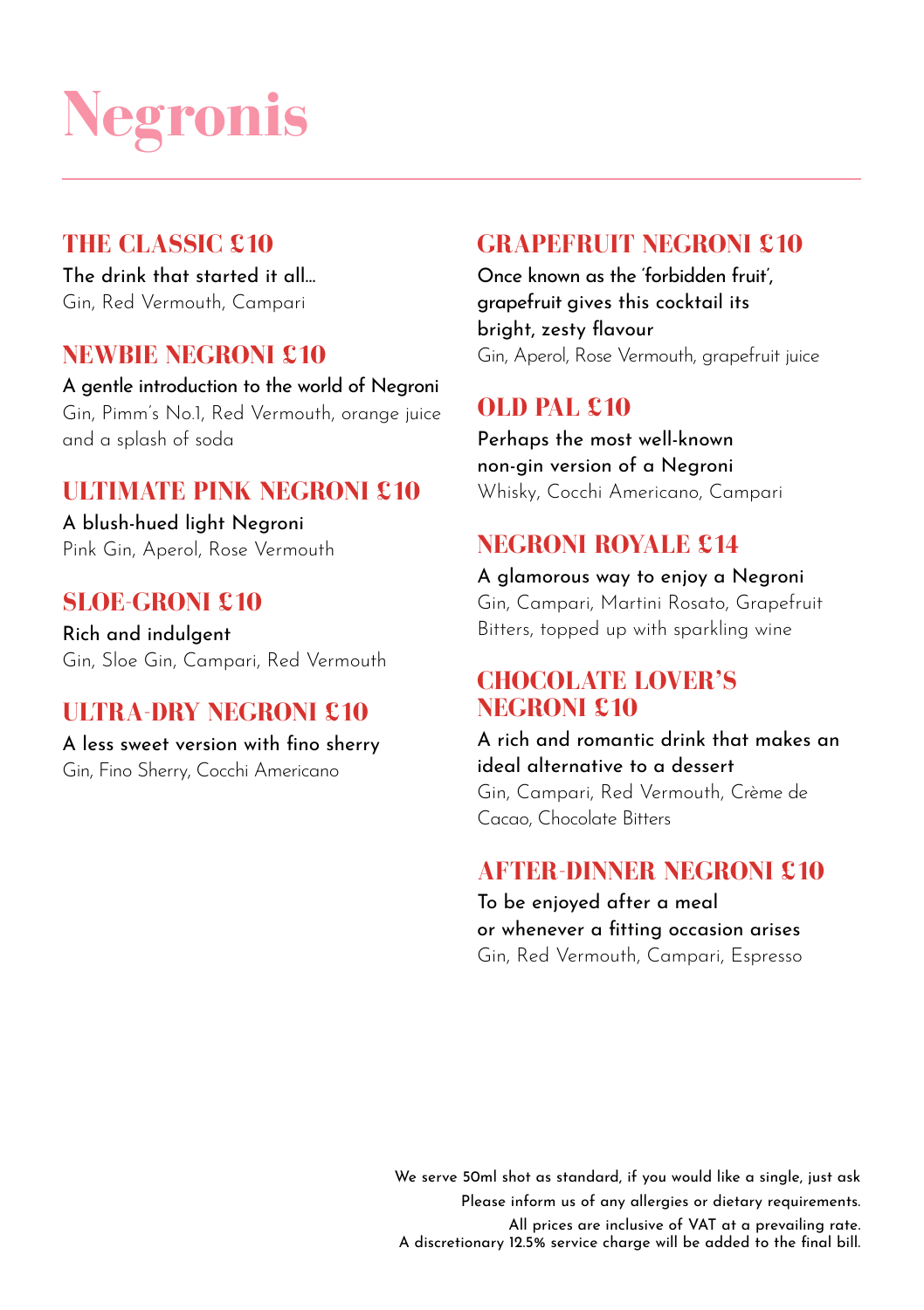# **Cocktails**

# **OSTERIA'S SIGNATURES £10 each THE BRUTALIST G&T**

Barbican Gin, Aperol, Franklin's & Son pink grapefruit tonic

#### **MONIKA'S WAY**

Absolut blackcurrant, fresh plums, Grand Meniere, Aperol, lemon juice, sugar syrup

### **BARÚ**

Bacardi Carta Blanca, fresh lime, passion fruit puree, crème de mure, sugar syrup, finished off with soda water

#### **THE WADOWSKI**

Absolut Citron, St. Germain, fresh ginger, pressed apple juice, lemon juice, sugar syrup

#### **MUERTOS GLORY**

Olmeca Blanco, St. Germain, sugar syrup, fresh lime, finished off with Lemony Lemonade

#### **LAMBETH LEMONADE**

Bulldog gin, fresh raspberries, lemon juice, Sugar syrup, finished off with Franklin's & Son lemonade

## **NON-ALCOHOLIC £6 each**

#### **OUR PASSION**

Passion fruit puree, lemon juice, sugar syrup, finished off with lemonade

#### **WAKE ME UP**

Fresh raspberries, lemon juice, sugar syrup, finished off with pressed apple juice

#### **VIRGIN MARY**

Worcestershire sauce, tabasco, celery salt, fresh lemon juice, Black pepper, tomato juice

> We serve 50ml shot as standard, if you would like a single, just ask Please inform us of any allergies or dietary requirements. All prices are inclusive of VAT at a prevailing rate. A discretionary 12.5% service charge will be added to the final bill.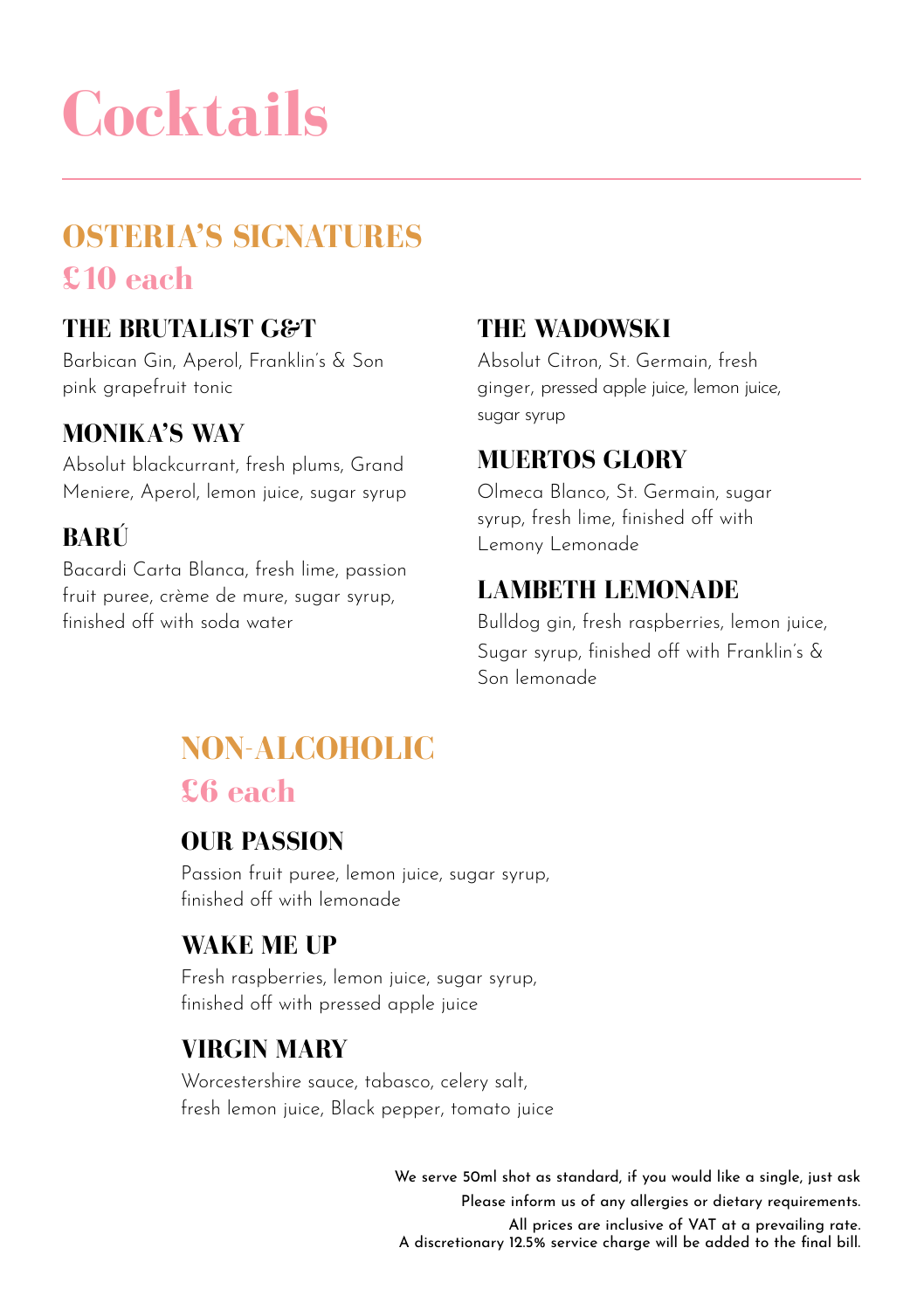# **Beers & soft drinks**

#### **BEERS**

Peroni £5.75 Freedom Lager £5.50 Aspall Cider £5.50

# **SOFT DRINKS £2.85** Coke / Diet Coke

Lemonade Tonic Water Light Tonic Water Ginger Ale Ginger Beer

### **JUICES £2.85**

Orange Cranberry Apple Tomato

### **COFFEE**

Double Espresso £3.50 Latte / Americano £3.50 Cappuccino £3.50 Espresso / Macchiato £3.00

### **TEA £3.00**

English breakfast Earl Gray Green Peppermint Fresh mint Chamomile

# **Snacks**

Nocellara olives £4.25 Black olives in Provencal herbs £4.25 Tomato and smoked paprika picos £4.50 Polenta chips, chilli mayonnaise £5.50

# **ANTIPASTI BOARD** For sharing

A selection of Italian cheese £15.00 A selection of Italian charcuterie £18.00

We serve 50ml shot as standard, if you would like a single, just ask Please inform us of any allergies or dietary requirements. All prices are inclusive of VAT at a prevailing rate.

A discretionary 12.5% service charge will be added to the final bill.